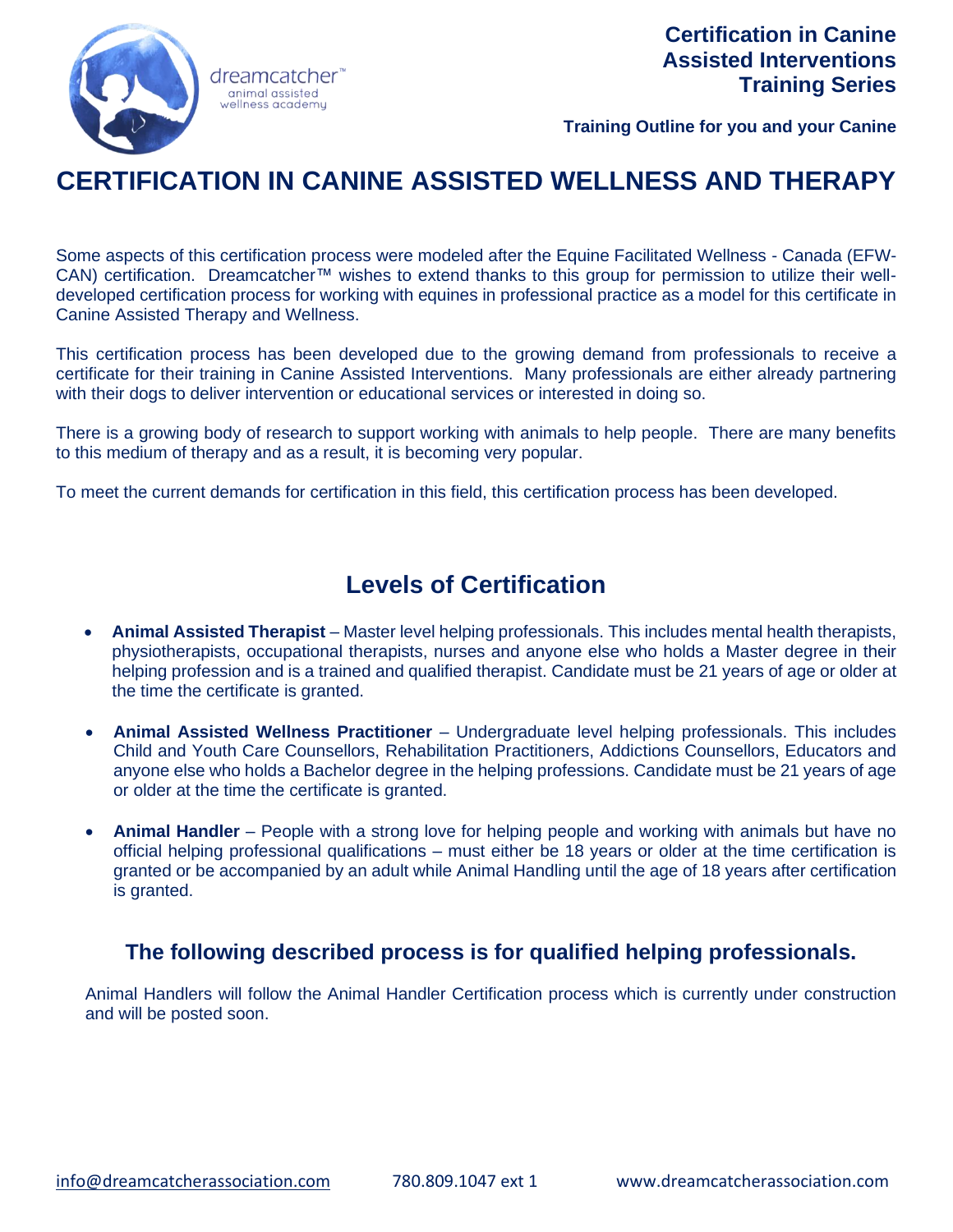

## **Certification in Canine Assisted Interventions Training Series**

**Training Outline for you and your Canine**

# **Canine Trainings**

#### **Canine Trainings - Part One – Prepare Your Dog for AAI (PYD) Pre-requisites:** None

animal assisted

**Duration:** 6 weeks/1 hour per week – No Class on Holiday Weekends **Location:** Dreamcatcher Ranch or other sites may be announced Includes Karen Pryor iClick Clicker & Wrist Band

This class is suitable for all handlers and any dog between the ages of 4 months – 10 years. It is suitable for those hoping to pursue a future in Animal Assisted Interventions (AAI) as well as those who simply want a well-trained family pet. It includes 6 hours of hands-on instruction with your dog and covers basic obedience as well as more advanced behaviour training and desensitization, specifically tailored to prepare your dog to pass certification to work in the field of animal assisted interventions.

*This class is also suitable for people who may not be sure about entering the field of AAI but would like*  to learn how to understand their dog and communicate clearly with him/her through positive and effective *science-based training methods. It is also recommended for anyone who may wish to have a friendly, wellbehaved pet at home and in the community.* 

#### **Canine Trainings – Part Two – Public Access Skills (PAS)**

**Pre-requisites:** PYD

**Duration:** 4 weeks/1 hour per week – No Class on Holiday Weekends

**Location:** Dreamcatcher Ranch or other sites may be announced

This class includes 4 hours of hands-on instruction with your dog, as well as out-of-class instruction and feedback on recorded training homework. This class covers advanced obedience work and task training that your dog will need to work in AAI settings.

#### **Canine Trainings – Part Three – AAI Activities (AAI)**

**Pre-requisites**: PYD, PAS

**Duration:** 4 weeks/1 hour per week – No Class on Holiday Weekends **Location:** Dreamcatcher Ranch or other sites may be announced

This class includes 4 hours of hands-on instruction with your dog, as well as out-of-class instruction and feedback on recorded training homework. This class covers advanced activities and interactive skills for a dog working within in an AAI setting.

#### **Private Training and Consultation**

Private Training, Coaching, and One on One Consultation is available upon request. Please contact the office for more information.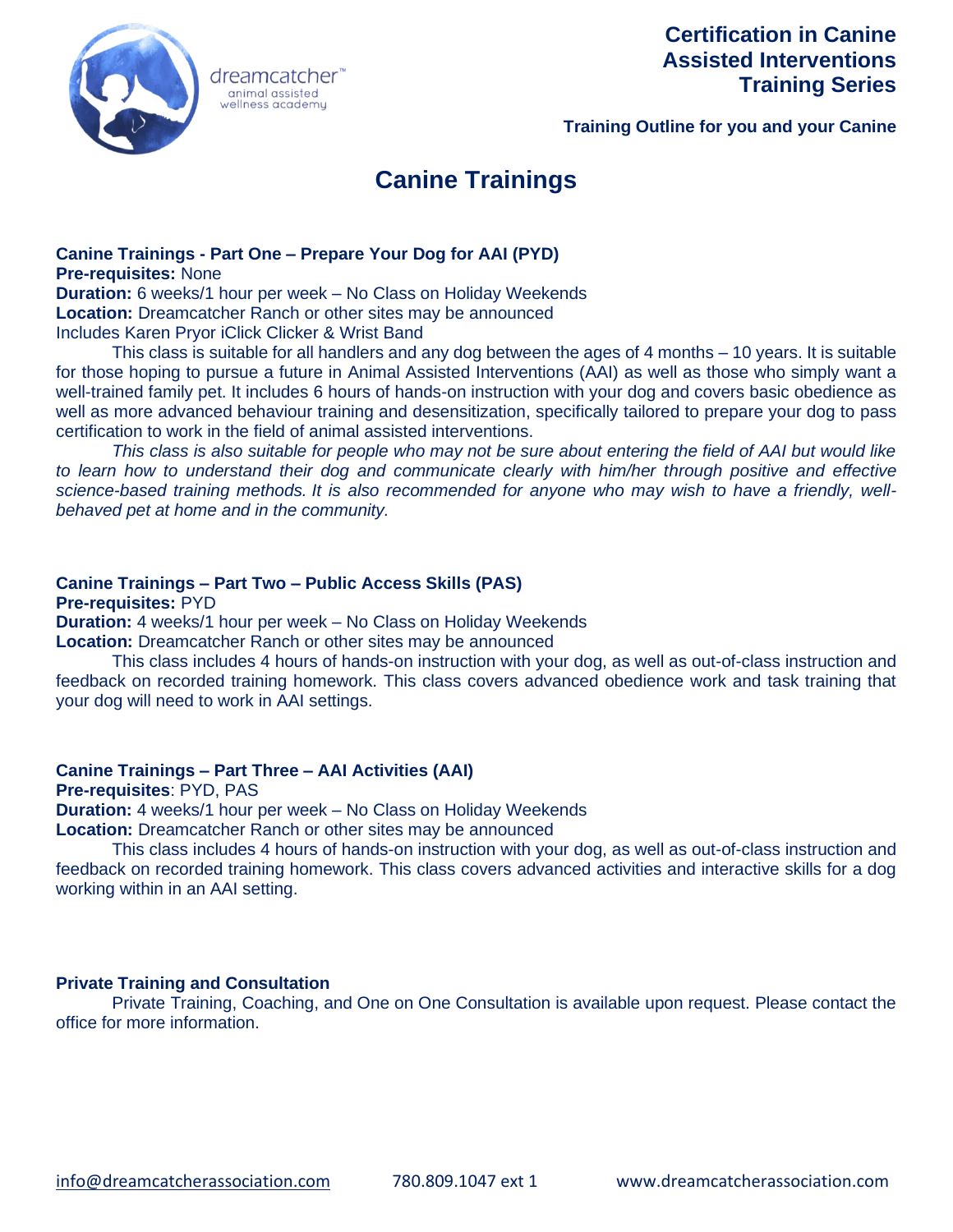

## **Certification in Canine Assisted Interventions Training Series**

**Training Outline for you and your Canine**

# **Professional Trainings**

## **Optional Learning**

#### **Two Day Introduction and Exploration to Animal Assisted Therapy – On-Site Learning**

This entails a hands-on, 2-day introduction and exploration of Animal Assisted Wellness (AAW) for those who are interested in learning more about the field of AAW before committing to the certification process. This 2-day training is experiential, accompanied by a variety of advanced reading materials and occurs at the Dreamcatcher™ facility. This training is not part of the certification process.

## **Distance Learning**

#### **Professional Training – Part One – Introduction and Exploration of Animal Assisted Interventions Pre-requisites:** None

**Duration:** At Students' Pace

**Location:** Distance Learning

This component of the process entails a Distance Education and Theoretical Learning aspect that is conducted online. It consists of 36 hours of learning about the theoretical and basic foundations of AAI, an overview of the research in the field and an introduction to the ethics and applications of the field. It is equivalent to a 3 credit university course.

#### **Professional Training – Part Two – Law and Ethics in Animal Assisted Interventions**

**Pre-requisites:** Completed Professional Training – Part One

animal assisted<br>wellness academy

### **Duration:** At Students' Pace

#### **Location:** Distance Learning

This course will provide interested professionals with an in-depth understanding of the ethics of Animal Assisted Interventions (AAIs) necessary for best practices in AAI. Animal assisted practitioners require a thorough understanding of animal behavior, human-animal interactions, potential animal diseases, animal screening and training processes and much more. Students will learn the ethical standards necessary to ensure safe and ethical human-animal therapeutic interactions. This component of the process entails a Distance Education and Theoretical Learning aspect that is conducted online. It consists of 36 hours and is equivalent to a 3 credit university course.

#### **Professional Training – Part Three – Animals in Practice**

**Pre-requisites:** Completed Professional Training – Part One and Two **Duration:** At Students' Pace **Location:** Distance Learning

This course will provide detailed information about the many ways animals are currently being partnered with to help people. The common species of animals typically partnered with in AAI will be discussed as well as details about their language and behavior and things you will be expected to know if partnering with them in your work. How to choose a wellness or intervention animal will be discussed as well as the process of having it screened and certified to work with you. The general ethics of handling animals in practice will be addressed. This component of the process entails a Distance Education and Theoretical Learning aspect that is conducted online. It consists of 36 hours of learning and is equivalent to a 3 credit university course.

#### **Professional Training – Part Four A or B**

Students will choose between the two streams offered in Professional Training Course Part Four that best suits their profession. Part Four A – Applications of Animal Assisted Interventions in Counselling is designed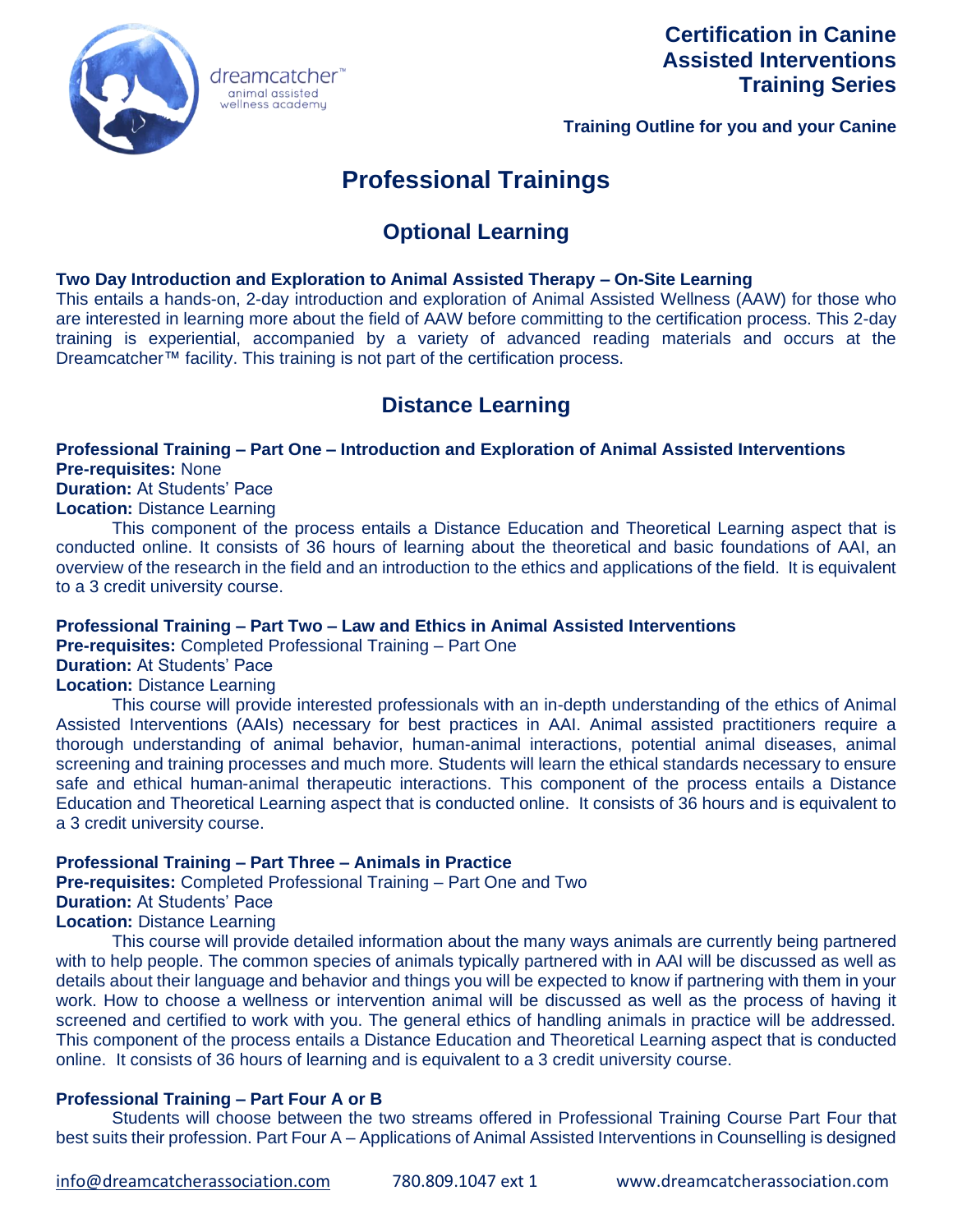

dreamcatcher animal assisted wellness academu

## **Certification in Canine Assisted Interventions Training Series**

#### **Training Outline for you and your Canine**

for those that have chosen a career in counselling or therapeutic services. Part Four B – Applications of Animal Assisted Interventions in Education is designed for those who are working as educational professionals.

#### **Professional Training – Part Four A – Applications of Animal Assisted Interventions in Counselling Pre-requisites:** Qualified Helping Professional, Completed Professional Training – Part One, Two, and Three **Duration:** At Students' Pace

#### **Location:** Distance Learning

This course will provide an in-depth understanding of how to ethically and effectively integrate animals into counselling / office settings. Detailed information about the many ways animals are currently being partnered with to help people will be provided.. The models in which AAT can be practiced, their ethics and the importance of maintaining balance in the AAT environments will be discussed.

Details about how to introduce an animal into an office or counselling setting will be provided as well as how to set up an office environment and what supplies you will need to integrate your animal successfully into your office setting. Techniques and intentions of AAT will be discussed, the intricacy of matching animals to individuals or groups will be reviewed and directive and non-directive canine assisted play therapy approaches will be outlined. Students will submit a Final Project which will summarize the details of their own future or current AAT practice. This component entails a Distance Education and Theoretical Learning aspect that is conducted online. It consists of 36 hours and is equivalent to a 3 credit university course.

#### **Professional Training – Part Four B – Applications of Animal Assisted Interventions in Education**

**Pre-requisites:** Qualified Educational Professional, Completed Professional Training – Part One, Two, and **Three** 

**Duration:** At Students' Pace

#### **Location:** Distance Learning

This course will provide an in-depth understanding of how to ethically and effectively integrate animals into educational settings. The course will introduce the models in which AAI can be practiced and inform about the importance of maintaining balance in the AAI environments. It will also overview the current status of animals in schools and review the researched benefits of animals for students. A discussion of both indoor and outdoor learning environments will be held as well as a discussion for the importance of getting the administrators and educational institution on board and ways to do so. Students will submit a Final Project which will summarize the details of their own future or current AAI program. This component entails a Distance Education and Theoretical Learning aspect that is conducted online. It consists of 36 hours of learning and is equivalent to a 3 credit university course.

## **Experiential Learning**

#### **Professional Training – Part Five – Exploring Animal Assisted Interventions – Internship**

This is a hands-on and practical application of the learnings of the online courses. It provides a deep understanding of the concepts of the courses and demonstrates core competencies in the practice of animal assisted interventions. This is a 36-hour internship and is equivalent to a 3 credit university course. It is a three - day internship that takes place at the Dreamcatcher™ facility in Ardrossan, Alberta. On site accommodations can be rented if booked in advance.

#### **Professional Training – Part Six – Working with Animals in Practice**

This component is comprised of either working with your own animals in your practices or attending other seminars/learnings in Animal Assisted Interventions. Time spent must be documented and signed off by the course instructor if working with your animals or signed off by approved Animal Assisted Practitioners if working within someone else's practice. The requirement is a minimum of 60 hours.